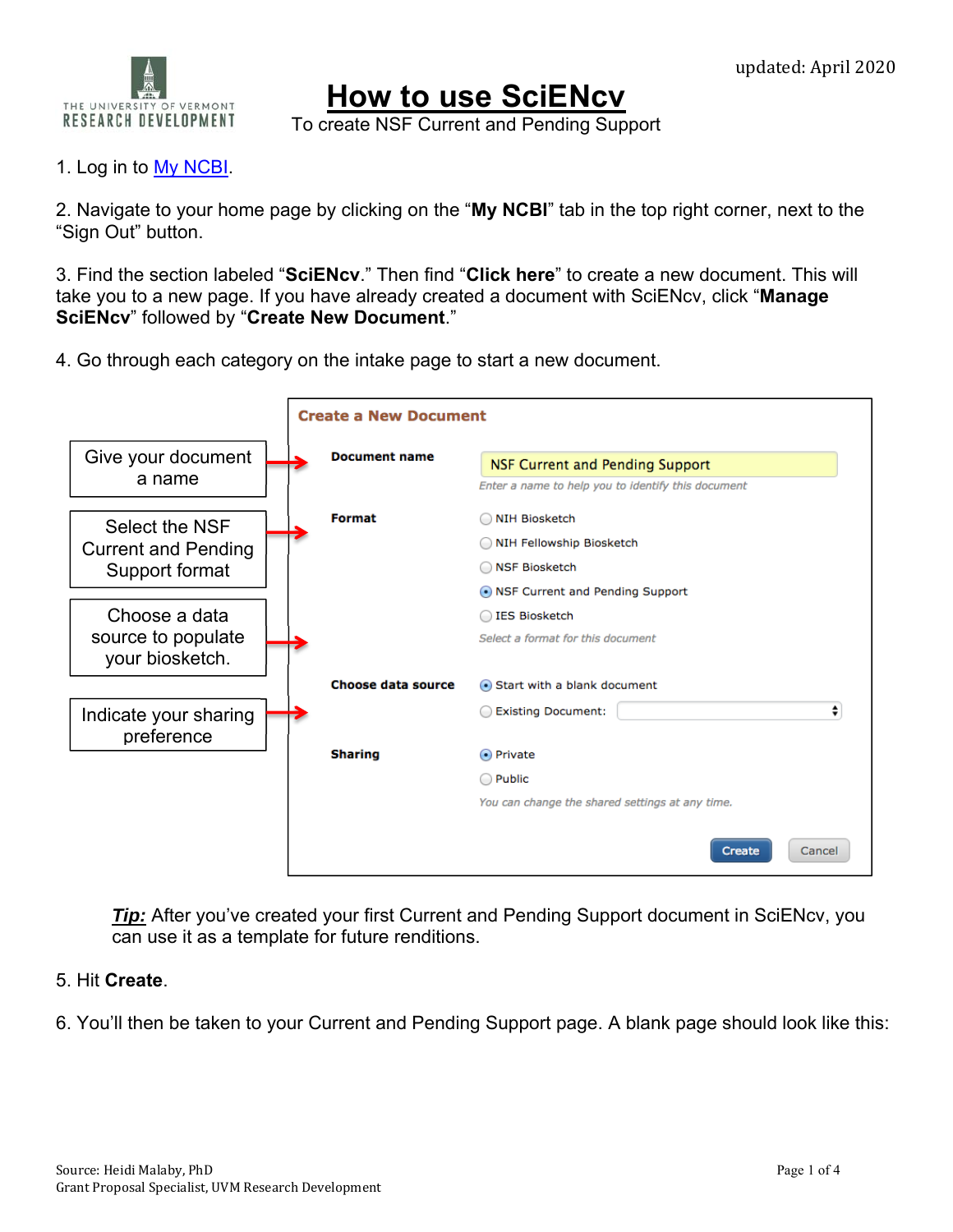## updated: April 2020

| Profile name:                                                                                                                                                                                                                                                                                                                                                                                                                                                                                                                                                                                                                                                            | Download: PDF<br>NSF Current and Pending Support [ Edit ]                                                                                                                                                                                                                                                                                                                                                                                                                                                                                                                                                                                                                                                               |  |  |  |
|--------------------------------------------------------------------------------------------------------------------------------------------------------------------------------------------------------------------------------------------------------------------------------------------------------------------------------------------------------------------------------------------------------------------------------------------------------------------------------------------------------------------------------------------------------------------------------------------------------------------------------------------------------------------------|-------------------------------------------------------------------------------------------------------------------------------------------------------------------------------------------------------------------------------------------------------------------------------------------------------------------------------------------------------------------------------------------------------------------------------------------------------------------------------------------------------------------------------------------------------------------------------------------------------------------------------------------------------------------------------------------------------------------------|--|--|--|
| <b>Profile type:</b>                                                                                                                                                                                                                                                                                                                                                                                                                                                                                                                                                                                                                                                     | NSF Current and Pending Support Current and Pending Support Instructions                                                                                                                                                                                                                                                                                                                                                                                                                                                                                                                                                                                                                                                |  |  |  |
| <b>Last Updated:</b>                                                                                                                                                                                                                                                                                                                                                                                                                                                                                                                                                                                                                                                     | 1 April 2020                                                                                                                                                                                                                                                                                                                                                                                                                                                                                                                                                                                                                                                                                                            |  |  |  |
| Sharing:                                                                                                                                                                                                                                                                                                                                                                                                                                                                                                                                                                                                                                                                 | Private [ Change ]<br>OMB-3145-0058                                                                                                                                                                                                                                                                                                                                                                                                                                                                                                                                                                                                                                                                                     |  |  |  |
| <b>NAME</b><br>relit<br>Doe, John                                                                                                                                                                                                                                                                                                                                                                                                                                                                                                                                                                                                                                        |                                                                                                                                                                                                                                                                                                                                                                                                                                                                                                                                                                                                                                                                                                                         |  |  |  |
|                                                                                                                                                                                                                                                                                                                                                                                                                                                                                                                                                                                                                                                                          | <b>Current and Pending Support Summary</b>                                                                                                                                                                                                                                                                                                                                                                                                                                                                                                                                                                                                                                                                              |  |  |  |
|                                                                                                                                                                                                                                                                                                                                                                                                                                                                                                                                                                                                                                                                          | <b>PROJECT/PROPOSAL INFORMATION</b>                                                                                                                                                                                                                                                                                                                                                                                                                                                                                                                                                                                                                                                                                     |  |  |  |
| Current and Pending Support includes all resources made available to an individual in support of and/or related to all of his/her research efforts, regardless of<br>whether or not they have monetary value. [1] Information must be provided about all current and pending support, including this project, for ongoing projects, and<br>for any proposals currently under consideration from whatever source [2], irrespective of whether such support is provided through the proposing organization or is<br>provided directly to the individual. Concurrent submission of a proposal to other organizations will not prejudice its review by NSF, if disclosed.[3] |                                                                                                                                                                                                                                                                                                                                                                                                                                                                                                                                                                                                                                                                                                                         |  |  |  |
|                                                                                                                                                                                                                                                                                                                                                                                                                                                                                                                                                                                                                                                                          | [1] If the time commitment or dollar value is not readily ascertainable, reasonable estimates should be provided.                                                                                                                                                                                                                                                                                                                                                                                                                                                                                                                                                                                                       |  |  |  |
| toward specific projects.                                                                                                                                                                                                                                                                                                                                                                                                                                                                                                                                                                                                                                                | [2] For example, Federal, State, local, foreign, public or private foundations, non-profits, industrial or other commercial organizations or internal funds allocated                                                                                                                                                                                                                                                                                                                                                                                                                                                                                                                                                   |  |  |  |
|                                                                                                                                                                                                                                                                                                                                                                                                                                                                                                                                                                                                                                                                          | [3] The Biological Sciences Directorate exception to this policy is delineated in PAPPG Chapter II.D.2.                                                                                                                                                                                                                                                                                                                                                                                                                                                                                                                                                                                                                 |  |  |  |
|                                                                                                                                                                                                                                                                                                                                                                                                                                                                                                                                                                                                                                                                          | <b>IN-KIND CONTRIBUTION INFORMATION</b>                                                                                                                                                                                                                                                                                                                                                                                                                                                                                                                                                                                                                                                                                 |  |  |  |
|                                                                                                                                                                                                                                                                                                                                                                                                                                                                                                                                                                                                                                                                          | Current and Pending Support also includes in-kind contributions (such as office/laboratory space, equipment, supplies, employees, students). If the in-kind<br>contributions are intended for use on the project being proposed to NSF, the information must be included as part of the Facilities, Equipment and Other Resources<br>section of the proposal and need not be replicated in the individual's Current and Pending Support submission. In-kind contributions not intended for use on the<br>project/proposal being proposed that have associated time obligations must be reported below. If the time commitment or dollar value is not readily ascertainable,<br>reasonable estimates should be provided. |  |  |  |
|                                                                                                                                                                                                                                                                                                                                                                                                                                                                                                                                                                                                                                                                          | <b>Add In-Kind Contribution</b><br>You have not listed any support. Add Project/Proposal                                                                                                                                                                                                                                                                                                                                                                                                                                                                                                                                                                                                                                |  |  |  |
|                                                                                                                                                                                                                                                                                                                                                                                                                                                                                                                                                                                                                                                                          | Download: PDF                                                                                                                                                                                                                                                                                                                                                                                                                                                                                                                                                                                                                                                                                                           |  |  |  |

7. To add project/proposal information, click the [Add Project/Proposal] button. Fill out the required fields for each entry.

| ing                              | <b>Current and Pending Support</b>                                                                                                                                   | $\boldsymbol{\mathsf{x}}$ |
|----------------------------------|----------------------------------------------------------------------------------------------------------------------------------------------------------------------|---------------------------|
| <b>INF</b>                       | * required field                                                                                                                                                     |                           |
| port                             | ❶<br>Transfer of support<br>Submission planned<br>Current<br>Pending                                                                                                 | fforts                    |
| mon<br>ly uni<br>hdivid          | Project / Proposal Title *                                                                                                                                           | for o<br>oposi<br>ised.   |
| nt or<br><b>State</b>            | Project / Award Number<br>(if available)                                                                                                                             | terna                     |
| s Dire                           | Source of Support *                                                                                                                                                  |                           |
| <b>TION</b>                      | Primary Place of *                                                                                                                                                   |                           |
| port a                           | Performance                                                                                                                                                          | $ts)$ . If                |
| d for<br>nd ne<br>opost<br>uld b | <b>Project Proposal Support</b><br><b>Project Proposal Support</b><br>MM<br><b>MM</b><br>YYYY<br><b>YYYY</b><br>End Date (if available)<br>Start Date (if available) | ient a<br>itend<br>not re |
| uppo                             | Total award amount *<br>s<br>Enter as USD (include indirect costs)<br>(including Indirect Costs)                                                                     |                           |
|                                  | Person-Month(s) or (Partial Person-Months) Per Calendar Year Committed to the Project *                                                                              |                           |
|                                  | Year<br>YYYY<br>Person-months<br>00.00                                                                                                                               |                           |
|                                  | Add year                                                                                                                                                             |                           |
| Curre                            | Save & add another entry<br>Save<br>Cancel                                                                                                                           |                           |

Source: Heidi Malaby, PhD Page 2 of 4 Grant Proposal Specialist, UVM Research Development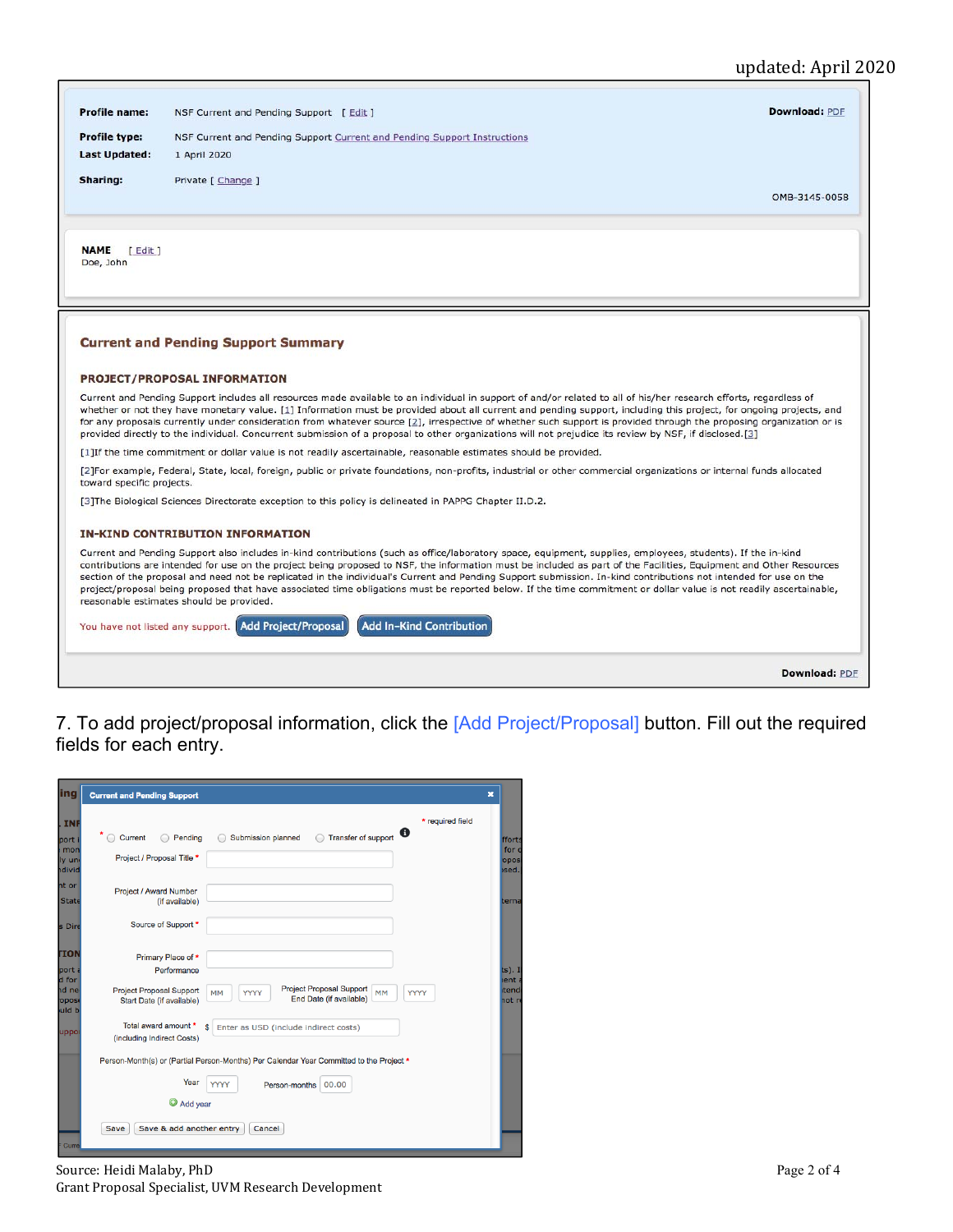8. To add in-kind contribution information, click the [Add In-Kind Contribution] button. Fill out the required fields for each entry.

| NF                      | <b>Current and Pending Support</b>                                                               | $\boldsymbol{\mathsf{x}}$ |
|-------------------------|--------------------------------------------------------------------------------------------------|---------------------------|
| t i<br>on<br>Jn.<br>rid | Status of Support <sup>★</sup> ○ Current<br>Pending<br>$\left( \quad \right)$                    | * required field          |
| br<br>ate               | Source of Support *                                                                              |                           |
| ire                     | Primary Place of *<br>Performance                                                                |                           |
| חכ<br>br                | Summary of In-Kind<br>Ex: Office, laboratory space, students, etc.<br>Contributions <sup>*</sup> |                           |
| he<br><b>DS</b>         | Time Commitment- Person-Month(s) (or Partial Person-Months) Per Calendar Year *                  |                           |
| b                       | Year<br><b>YYYY</b><br>Person-months<br>00.00                                                    |                           |
| DО                      | $\mathbf{\circ}$<br>Add year                                                                     |                           |
|                         | Dollar Value of In Kind s<br>Enter as USD (include indirect costs)<br>Contribution *             |                           |
|                         | Save & add another entry<br>Save<br>Cancel                                                       |                           |

*Tip:* Everything you've entered as you go through the sections should automatically save. So if for some reason the page freezes, you shouldn't lose any entered text.

11. Once you've completed your Current and Pending Support document, scroll to the top or bottom and click PDF next to Download. And you're done! The document is also automatically saved in your My NCBI account.

In addition, adding a delegate could make it easy for others to quickly update your Current and Pending Support on your behalf!

12. You can add a delegate to your SciENcv account for ongoing management. The option to add a Delegate is available under your **Accounts Setting** page. Access your account setting by clicking on your username next to the My NCBI tab in the top right corner of the page.

*Tip:* Consider adding your Departmental Research Administrator or Assistant as a Delegate.

On your accounts setting page, scroll down to below "Linked accounts" to the "Delegate" section. Click **Add a Delegate** (the red arrow below points to the button). Then enter their email address and hit **OK**.

| <b>Linked accounts</b> | You can sign in via these 3rd-parties. Contact the 3rd party for sign-in related issues. |
|------------------------|------------------------------------------------------------------------------------------|
|                        | <b>None</b><br>Change                                                                    |
| <b>Delegates</b>       |                                                                                          |
| Add a Delegate         | You can add delegates to help you manage your bibliography and/or SciENcv profiles.      |